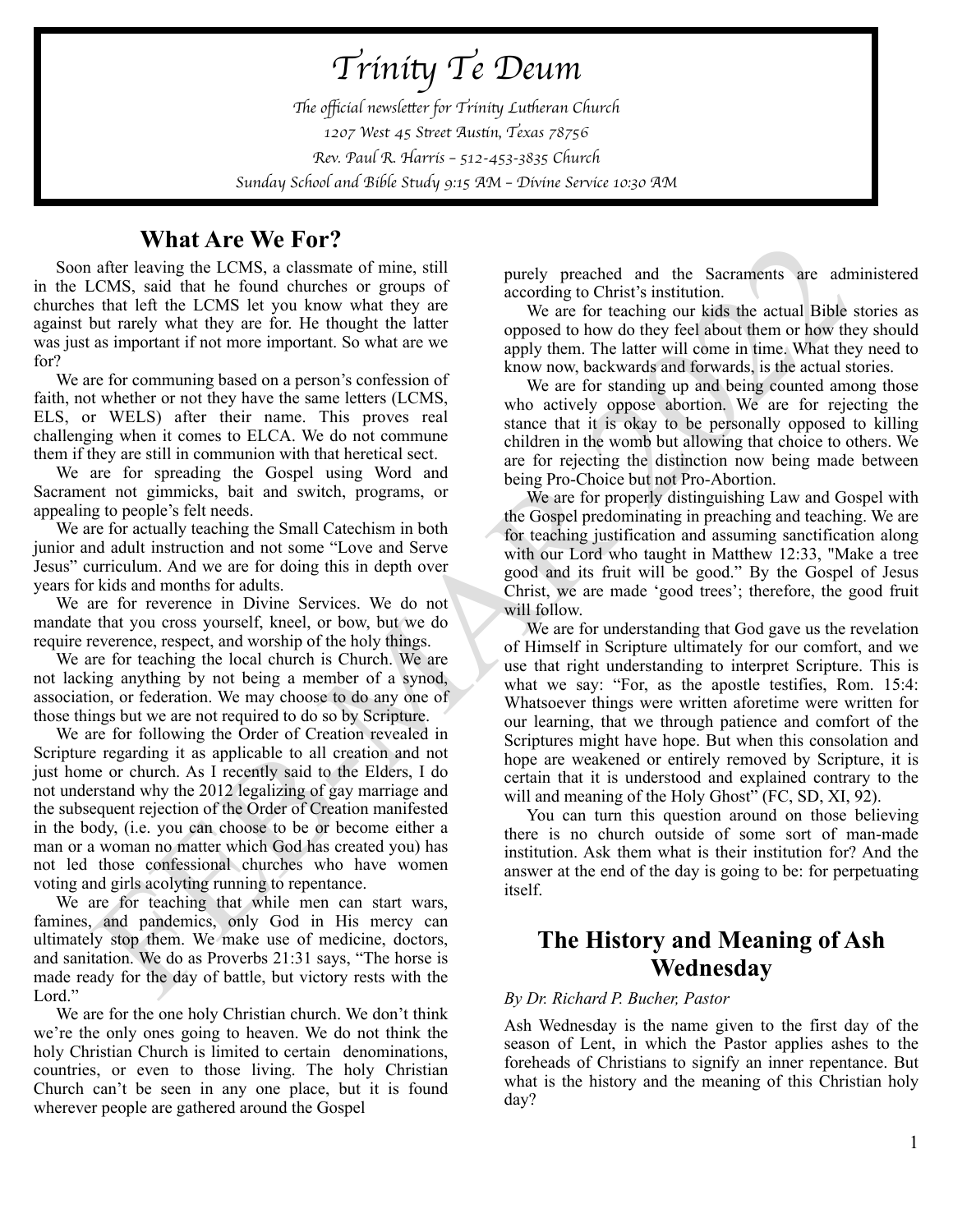Ash Wednesday, originally called *dies cinerum* (day of ashes) is mentioned in the earliest copies of the Gregorian Sacramentary, and probably dates from at least the 8th Century. One of the earliest descriptions of Ash Wednesday is found in the writings of the Anglo-Saxon abbot Aelfric (955-1020). In his Lives of the Saints, he writes, "We read in the books both in the Old Law and in the New that the men who repented of their sins bestrewed themselves with ashes and clothed their bodies with sackcloth. Now let us do this little at the beginning of our Lent that we strew ashes upon our heads to signify that we ought to repent of our sins during the Lenten fast." Aelfric then proceeds to tell the tale of a man who refused to go to church for the ashes and was accidentally killed several days later in a boar hunt! This quotation confirms what we know from other sources, that throughout the Middle Ages ashes were sprinkled on the head, rather than anointed on the forehead as in our day.

As Aelfric suggests, the pouring of ashes on one's body (and dressing in sackcloth, a very rough material) as an outer manifestation of inner repentance or mourning is an ancient practice. It is mentioned several times in the Old Testament. What is probably the earliest occurrence is found at the very end of the book of Job. Job, having been rebuked by God, confesses, "Therefore I despise myself and repent in dust and ashes" (Job 42:6). Other examples are found in 2 Samuel 13:19, Esther 4:1,3, Isaiah 61:3, Jeremiah 6:26, Ezekiel 27:30, and Daniel 9:3. In the New Testament, Jesus alludes to the practice in Matthew 11:21: "Woe to you, Korazin! Woe to you, Bethsaida! If the miracles that were performed in you had been performed in Tyre and Sidon, they would have repented long ago in sackcloth and ashes."

and the book of both sin the bin sin the initial time theoretical and the bin sin that the constraints of its sin the constraints of the internet of the both sin the constraints of the constraints of the constraints we co In the typical Ash Wednesday observance, Christians are invited to the altar to receive the imposition of ashes, prior to receiving the holy Supper. The Pastor applies ashes in the shape of the cross on the forehead of each, while speaking the words, "For dust you are and to dust you shall return" (Genesis 3:19). This is of course what God spoke to Adam and Eve after they eaten of the forbidden fruit and fallen into sin. These words indicated to our first parents the bitterest fruit of their sin, namely death. In the context of the Ash Wednesday imposition of ashes, they remind each penitent of their sinfulness and mortality, and, thus, their need to repent and get right with God before it is too late. The cross reminds each penitent of the good news that through Jesus Christ crucified there is forgiveness for all sins, all guilt, and all punishment.

Many Christians choose to leave the ashes on their forehead for the remainder of the day, not to be showy and boastful (see Matthew 6:16-18). Rather, they do it as a witness that all people are sinners in need of repentance AND that through Jesus all sins are forgiven through faith.

Ash Wednesday, like the season of Lent, is never mentioned in Scripture and is not commanded by God. Christians are free to either observe or not observe it. It also should be obvious that the imposition of ashes, like similar external practices, are meaningless, even hypocritical, unless there is a corresponding inner repentance and change of behavior. This is made clear in Isaiah 58:5-7 when God says,

Is this the kind of fast I have chosen, only a day for a man to humble himself? Is it only for bowing one's head like a reed and for lying on sackcloth and ashes? Is that what you call a fast, a day acceptable to the LORD? 6 "Is not this the kind of fasting I have chosen: to loose the chains of injustice and untie the cords of the yoke, to set the oppressed free and break every yoke? 7 Is it not to share your food with the hungry and to provide the poor wanderer with shelter-- when you see the naked, to clothe him, and not to turn away from your own flesh and blood?

With this in mind, however, the rite of ashes on Ash Wednesday is heartily recommended to the Christian as a grand opportunity for repentance and spiritual renewal within the framework of confession and absolution. A blessed Ash Wednesday observance to all.

## **Lenten Factoids**

**Lenten Factoids:** The original period of Lent was 3 days: Maundy Thursday, Good Friday, and Holy Saturday. By the 3rd century, it was extended to 6 days and called Holy Week which is the week before Easter. Around 800 AD during the reign of the great Christian emperor, Charlemagne it was increased to 40 days. The Sundays in Lent are **not** included. The 40 days correspond to the 40 days in which Jesus fasted in the wilderness in preparation for His battle with Satan...a battle He won by the way.

 The earliest Lent can begin is February 5. That last happened in 1818 and it won't happen again at least through 2100. The latest that it can begin is March 10. That will not happen again until 2038.

 The day before Ash Wednesday is called Shrove Tuesday. The word "shrive" means to cut off, and it means to forgive sins. It was the custom on Shrove Tuesday to go to confession and have one's sins forgiven in preparation for Lent. The day was also one of "saying farewell to meat," which is the meaning of the Latin word "carnival." So the custom was to use up all the fat in the house by making jelly rolls or pancakes, and to feast on a roast of fat meat. "Mardi Gras" is the French name for the day, and it means "Fat Tuesday."

 Originally, no meat was eaten during Lent, but this was gradually reduced to only Fridays and Wednesdays when fish was eaten instead.

"Giving up something for Lent" is not done to do something for Jesus, the One who did it all for us, but to purposely focus on spiritual things more than on physical things.

 The most important thing about Lent is that it is the time we consider more closely the last week of Christ's life,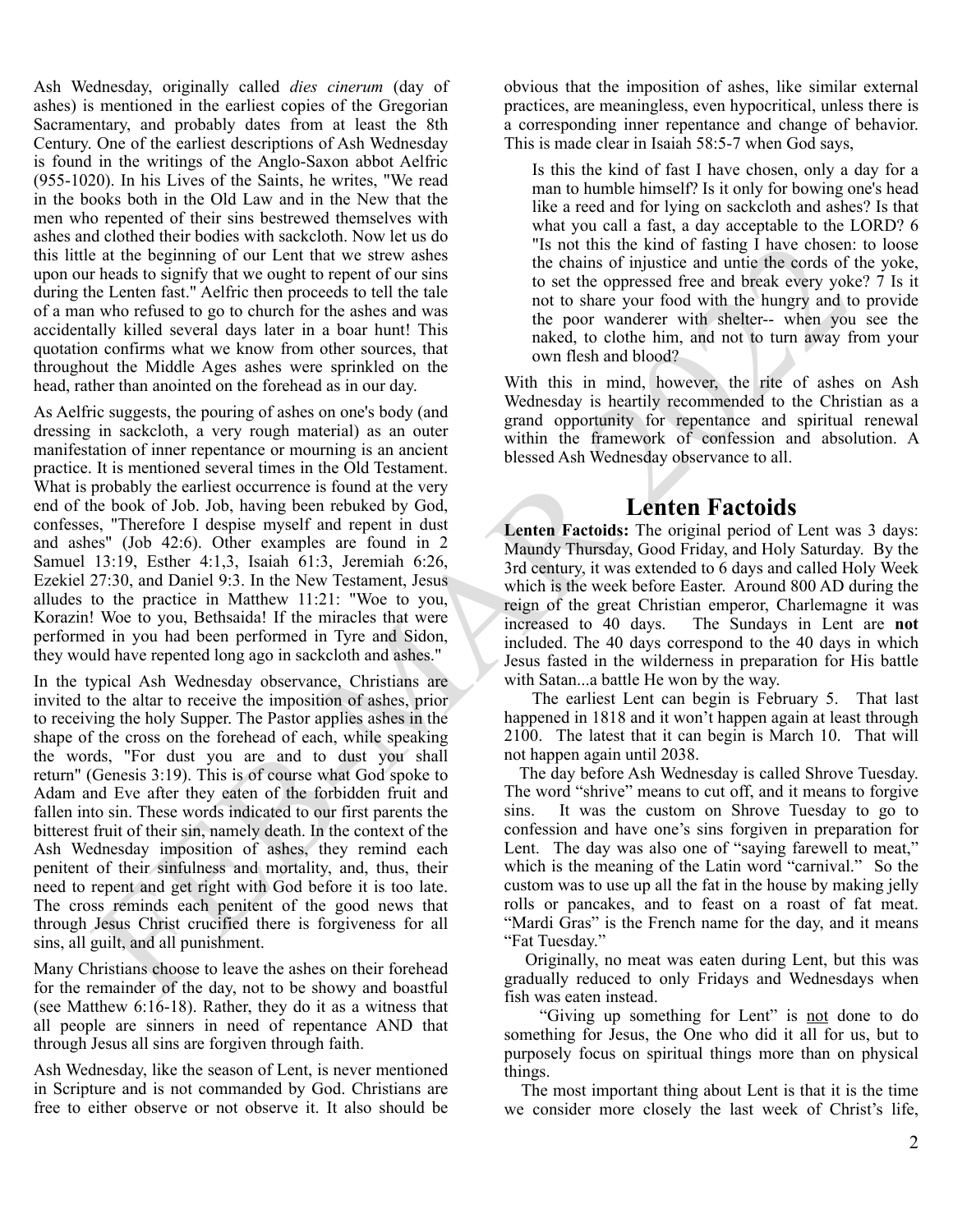actually the last two days, where He suffered the most intensely for our sins. This time in Christ's life is called the Passion. Every year for Lent we read the account of Jesus's Passion. Over the six Wednesdays of Lent we read it from the Gospels of Matthew, Mark, and Luke. On Good Friday, we hear it from St. John. By following Christ on His way to the cross, we identify closely with His suffering. When Easter comes, we celebrate with great joy His Resurrection.

# **Top Ten Reasons Why We Use the Liturgy**

#### **by The Rev. William Cwirla**

*(As with my own writing, if something is at least 10 years old, it's not repeating, it's reenforcing. I published this article in 2012. It's worthwhile to hear it again for the first time. Prh)*

Why the Liturgy? First a definition and a disclaimer. By "liturgy" I mean the western catholic mass form as it has been handed down by way of the Lutheran Reformation consisting of the five fixed canticles - Kyrie, Gloria in Excelsis, Credo, Sanctus, and Agnus Dei. Pardon the Greek and Latin, but it sounds cool and we still use 'em. "Liturgy" also includes the assigned Scripture texts for the Sundays, feast days, and seasons. Most of what I will say about the liturgy of the Divine Service will pertain to "liturgical worship" in general. Now, why do we worship according to the western, catholic liturgy?

**p Ten Reasons Why We Use the**<br> **EVALUATION** the mass? Now what this comparison the proposed on the same of the mass of the mass of the same of the same of the same of the same of the same of the same of the same of the s 1. It shows our historic roots. Some parts of the liturgy go back to the apostolic period. Even the apostolic church did not start with a blank liturgical slate but adapted and reformed the liturgies of the synagogue and the Sabbath. The western mass shows our western catholic roots, of which we as Lutherans are not ashamed. (I'd rather be confused with a Roman Catholic than anything else.) We're not the first Christians to walk the face of the planet, nor, should Jesus tarry, will we be the last. The race of faith is a relay race, one generation handing on ("traditioning") to the next the faith once delivered to the saints. The historic liturgy underscores and highlights this fact. It is also "traditionable," that is, it can be handed on.

2. It serves as a distinguishing mark. The liturgy distinguishes us from those who do not believe, teach, and confess the same as we do. What we believe determines how we worship, and how we worship confesses what we believe.

3. It is both Theocentric and Christocentric. From the invocation of the Triune Name in remembrance of Baptism to the three-fold benediction at the end, the liturgy is focused on the activity of the Triune God centered in the Person and Work of Jesus Christ. Worship is not primarily about "me" or "we" but about God in Christ reconciling the world to Himself and my baptismal inclusion in His saving work.

4. It teaches. The liturgy teaches the whole counsel of God - creation, redemption, sanctification, Christ's incarnation, passion, resurrection, and reign, the Spirit's outpouring and the new life of faith. Every liturgical year cycles through these themes so that the hearer receives the "whole counsel of God" on a regular basis.

5. It is transcultural. One of the greatest experiences of my worship life was to be in the Divine Service in Siberia with the Siberian Lutheran Church. Though I spoke only a smattering of Russian, I knew enough to recognize the liturgy, know what was being said (except for the sermon, which was translated for us), and be able to participate knowledgeably across language and cultural barriers. I have the same experience with our Chinese mission congregation.

6. It is repetitive in a good way. Repetition is, after all, the mother of learning. Fixed texts and annual cycles of readings lend to deep learning. Obviously, mindless repetition does not accomplish anything; nor does endless variety.

7. It is corporate. Worship is a corporate activity. "Let us go to the house of the Lord." The liturgy draws us out of ourselves into Christ by faith and the neighbor by love. We are all in this together. Worship is not simply about what "I get out of it," but I am there also for my fellow worshippers to receive the gifts of Christ that bind us together and to encourage each other to love and good works (Heb 10:25). We are drawn into the dialogue of confession and absolution, hearing and confessing, corporate song and prayer. To borrow a phrase from a favored teacher of mine, in church we are "worded, bodied, and bloodied" all together as one.

8. It rescues us from the tyranny of the "here and now." When the Roman world was going to hell in a hand basket, the church was debating the two natures of Christ. In the liturgy, the Word sets the agenda, defining our needs and shaping our questions. The temptation is for us to turn stones into bread to satisfy an immediate hunger and scratch a nagging spiritual itch, but the liturgy teaches us to live by every word that proceeds from the mouth of God.

9. It is external and objective. The liturgical goal is not that everyone feel as certain way or have an identical "spiritual" experience. Feelings vary even as they come and go. The liturgy supplies a concrete, external, objective anchor in the death and resurrection of Jesus through Word, bread, and wine. Faith comes by hearing the objective, external Word of Christ.

10. It is the Word of God. This is often overlooked by critics of liturgical worship. Most of the sentences and songs of the liturgy are direct quotations or allusions from Scripture or summaries, such as the Creed. In other words, the liturgy is itself the Word of God, not simply a packaging for the Word. Many times the liturgy will rescue a bad sermon and deliver what the preacher has failed to deliver. I know; I've been there.

Ten is one of those good numbers in the Bible signifying completeness, so I'll stop at ten. I'm sure there are more.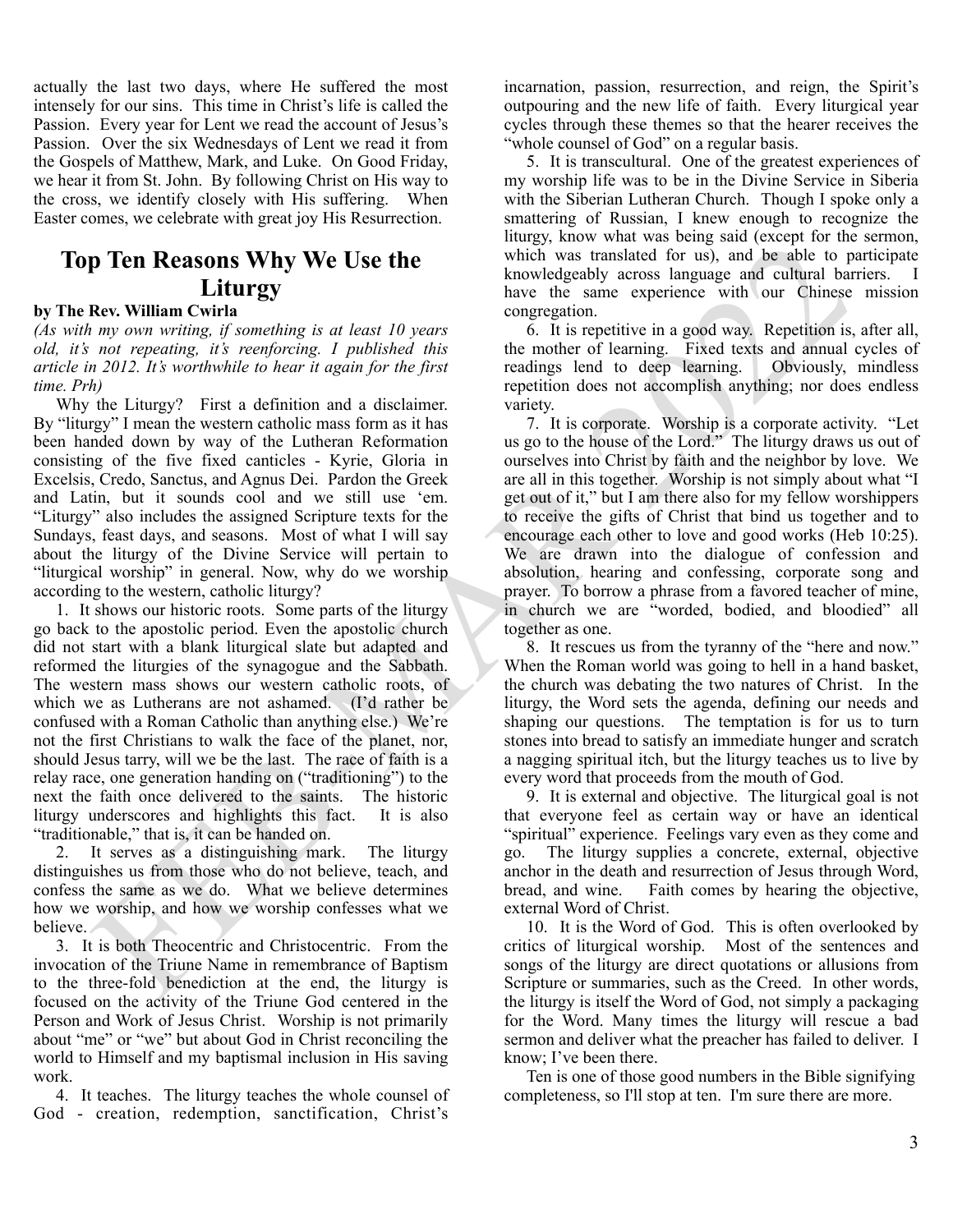[http://higherthings.org/myht/articles/catechesis/10reasons](http://higherthings.org/myht/articles/catechesis/10reasons-liturgy.html)[liturgy.html](http://higherthings.org/myht/articles/catechesis/10reasons-liturgy.html)

### How is Easter Sunday Date Determined?

#### SUMMARY

 Easter Sunday is the Sunday following the Paschal Full Moon (PFM) date for the year. (Paschal is pronounced "PAS-KUL", not "pas-chal"). See Christian Prayer Books for proof of this concise definition.

 In June 325 A.D. astronomers approximated astronomical full moon dates for the Christian church, calling them Ecclesiastical Full Moon (EFM) dates. From 326 A.D. the PFM date has always been the EFM date after March 20 (which was the equinox date in 325 A.D.)

 From 1583, each PFM date differs from an Astronomical Full Moon (AFM) date usually by no more than 1 date, and never by more than 3 dates. (Each AFM is a two-dates event due to world time zones. Each PFM is a one-date event world-wide).

#### **HISTORY**

 Easter Sunday is the date of the annual celebration of Christ's resurrection. The aim of the Easter Dating Method is to maintain, for each Easter Sunday, the same season of the year and the same relationship to the preceding astronomical full moon that occurred at the time of his resurrection in 30 A.D.

 This was achieved in 1583 A.D. using skill and commonsense by Pope Gregory the 13th, and his astronomers and mathematicians, predominantly Lilius and Clavius, by introducing their new larger (revised) PFM Gregorian dates table. This replaced the (original) 326 A.D. "19 PFM dates" table in the Julian calendar.

 Easter Sunday, from 326 A.D., is always one of the 35 dates March 22 to April 25.

 From 31 A.D. to 325 A.D. Easter Day was celebrated either: (a) on or just after the first day of the Jewish Passover (no matter on which day of the week that Easter Day occurred), or (b) on a Sunday close to or on the first Passover Day. Both of these methods existed continuously throughout this period.

 From 326 A.D. to 1582 A.D. Easter Sunday date was based on the Julian calendar in use at that time. It became defined as the Sunday following the Paschal Full Moon date for the year, using a simple "19 PFM dates" table. Precise information on this subject can be found on pages 415 to 425 of the Explanatory Supplement to the 1961 Astronomical Ephemeris.

 The Julian calendar was replaced by the Gregorian calendar in October 1582 to re-align March 20 (and therefore Easter) with the seasons by removing 10 dates October 5 to 14, 1582. This replacement did not occur until later in many countries e.g. in September 1752 in England. See [GM Arts Easter Date Calculations](http://www.chariot.net.au/~gmarts/easter.htm) for more information. ENGLISH Easter Sunday dates for 1583 to

1752 can be calculated using information near the end of this Easter Dating Method document.

 The Gregorian calendar very closely maintains the alignment of seasons and calendar dates by having leap years in only 1 of every 4 century years, namely, those divisible exactly by 400. One additional February 29 date will need to be removed in about 4140 A.D., therefore Easter calculations will need to use the changed Days of Week of PFM dates when the exact year for this removal is decided.

 From 326 A.D., the Easter Sunday Date for any given year is NOT determined by the March Equinox date for that year.

 March 20 (not March 21) is the most common Gregorian Equinox date from 1583 to 4099 A.D.

 Historically, references to March 21 have caused mistakes in calculating Easter Sunday dates. March 20 has become the important date in recent Easter dating methods. Despite frequent references to March 21, this date has no special significance to any recent Easter dating methods.

 The present method describing the Easter Dating Procedure can be found in Christian Prayer Books. This procedure has been dramatically simplified by Ronald W. Mallen, Adelaide, South Australia. See [Finding Easter](http://www.assa.org.au/edm.html#Calculator) Sunday Dates with a Calculator for a clear and unique explanation of this procedure.

http://www.assa.org.au/edm.html#List20

copyright © 1996-2007 Astronomical Society of South Australia, Inc.

### **Breathing**

A 9-Part Advent-Lent Sermon Series on the 3rd Chief Part of Luther's Small Catechism The Lord's Prayer

U.I., not pas-chair was be a small that the control is the control in the same in each of this consider a reach and the same in the same state of the same in the same in the same state and the same state is a consider to Our 2021 Vacation Catechetical School had the theme "Breathe," which was a collaboration between myself and three volunteers. This sermon series is an extension of that. Both themes grew out of this line from the hymn *Prayer is the Soul's Sincere Desire*: "Prayer is the Christian's vital breath, the Christian's native air," (TLH 454:5). As usual, the Wednesday services start at 7:30 PM. With the exception of Ash Wednesday, you can be heading to the parking lot by 8:30.

| Dec. $01$ | A Deep Breath                      | Introduction             |
|-----------|------------------------------------|--------------------------|
| Dec. $08$ | A Breath of Holiness               | 1 <sup>st</sup> Petition |
| Dec. 15   | Guest Pastor                       |                          |
| Mar. 02   | <b>Breathed Into</b>               | 2 <sup>nd</sup> Petition |
| Mar. 09   | Controlling Breathing 3rd Petition |                          |
| Mar. 16   | Breathtaking                       | 4 <sup>th</sup> Petition |
| Mar. 23   | <b>Holding Your Breath</b>         | 5 <sup>th</sup> Petition |
| Mar. 30   | Catching Your Breath 6th Petition  |                          |
| Apr. $06$ | Breathe Your Last 7th Petition     |                          |
|           |                                    |                          |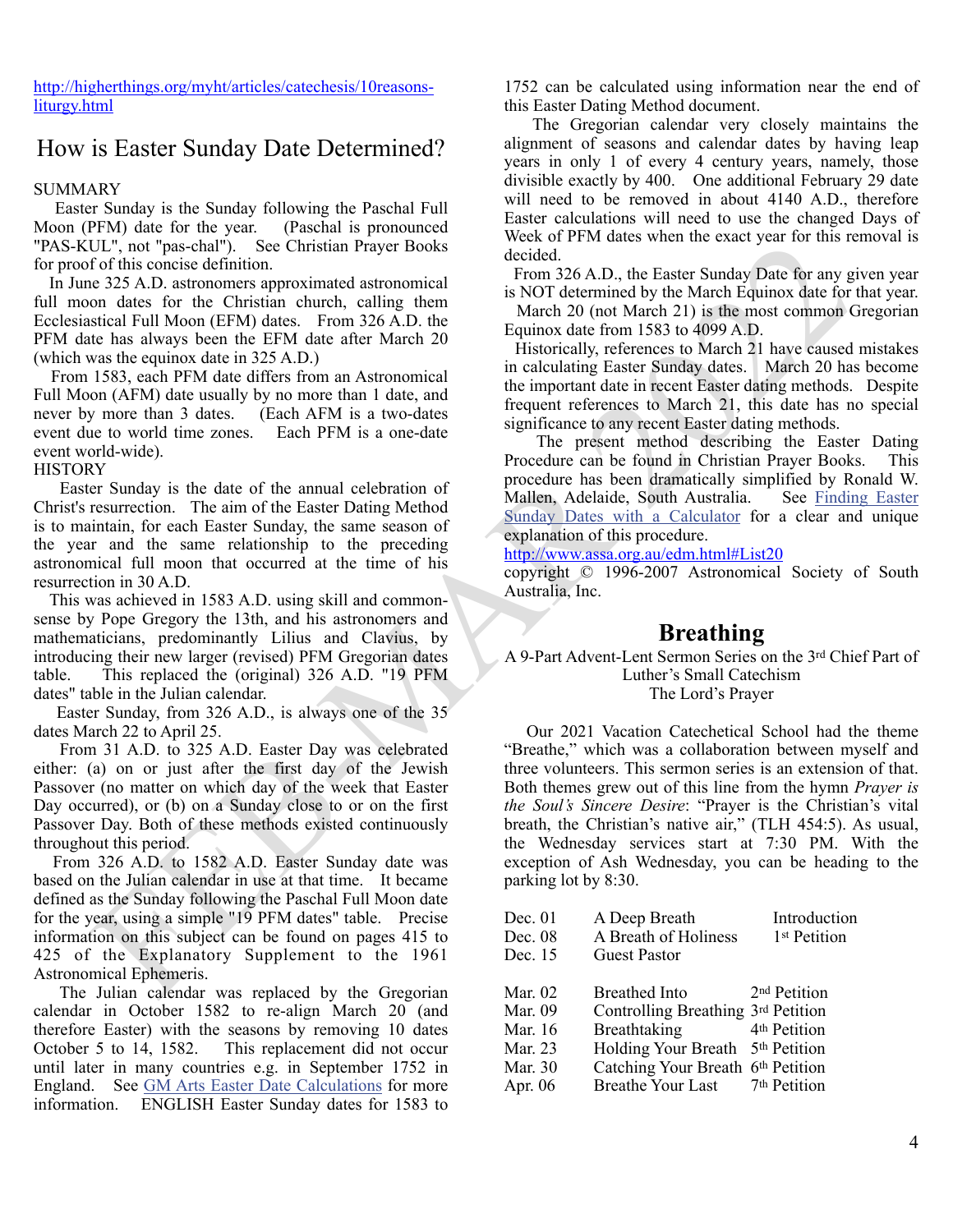### **Okay Boomer**

Posted on [November 15, 2021](http://blog.trinityaustin.com/?p=1695) by [Rev. Paul R. Harris](http://blog.trinityaustin.com/author/pastorharris/)

 I always wanted to write something like "The Sunscreen Song" (1999) or better still Gordon Sinclair's 1973 "The Americans." However, I would be greeted with the platitudinous insult, "Okay Boomer." Okay, then, I'll let someone else do it.

 To millennials I would say: "You have to be happy in those quiet moments when you remember that you are alive; not in those noisy moments when you forget." Perhaps what is depicted in shows and movies is not accurate, but a standard activity of millennials seems to be jumping up and down in a group to raucous music.

 "What we have to teach the young man of the future is how to enjoy himself. Until he can enjoy himself, he will grow more and more tired of enjoying everything else."

 Here the author must be interpreted by himself. He says elsewhere, p. 357, above all things *don't* enjoy yourself meaning me, myself, and I. In our quote he is saying learn to be alone. Today it would be: Learn to live without the reward cycle social media gets us addicted to.

iet moments when you ten<br>means that you are alive. Syond. Since I concernent than do the CMS-dom<br>in the property of the system system in the system and with my deter conservative system and the flow<br>and any solid means is "If you consider what are the things poured into him, what are the things he receives, then indeed they are colossal cataracts of things, cosmic Niagaras that have never before poured into any human being are pouring into him. But if you consider what comes out of him, as a result of all this absorption [by him], the result we have to record is rather serious. In the vast majority of cases, nothing. Not even conversation, as it used to be. He does not conduct long arguments, as young men did when I was young. The first and startling effect of all this noise is silence. Second, when he does have the itch to write or say something, it is always an itch in the sense of irritation." Surely, millennials notice this too. At least in the internet interactions. So much emotion, so little thought. My generation was warned of writing poison pen letters. We were told to give it at least a day before mailing a letter. Well, a day is forever in a 24 hour news cycle and even longer on social media which is ever moving.

 "It used to be thought impudent for a boy to criticize an old gentleman, it now requires far more sublime impudence for an older man to criticize a younger." I wouldn't dare talk as casually, in form, topic, and address, in my 20's and 30's to my elders as is done today. And I was/am surely as full of self, vinegar, and another yellow substance as anyone today.

 You know where the quotes above come from? G.K. Chesterton in a 1936 essay "The Spice of Life." You know what that means? He wasn't writing of my generation but that of World War II. The generation behind his. This confirms what I have suspected for some time now. This view, my view, of the generation  $1-1\frac{1}{2}$  generations behind you recurs. For Boomers it can be summed up thusly: Just as virtually all ailments during the pandemic are attributed to Covid-19, so my generation is in error in assuming that what we find at least trying if not distasteful in the millennials is due to technology. Nope, it's generational. [The quotes are from a book entitled *In Defense of Sanity,* pages378, 379, 380, 381 respectively.]

### **The Re-Forming of Lutheranism**

Posted on [December 13, 2021](http://blog.trinityaustin.com/2021/12/13/the-re-forming-of-lutheranism/) by [Rev. Paul R. Harris](http://blog.trinityaustin.com/author/pastorharris/)

 Every time I think I'm taking a swipe at Reformed theology, I find I'm hitting the Lutheran Church Missouri Synod. Since I come from the land of LCMS-dom, I may be hitting other conservative synods and not knowing it. This started with my Reformation 2020 sermon.

 I noted how Luther wrote and *The Lutheran Hymnal* sings of Jesus "And there's none other God" (262:2), while the Reformed translation has "From age to age the same" (*Book of Worship for United States Forces,* 114:2). *Hymns for the Family of God*, a popular contemporary, Evangelical, and Reformed hymnbook of the late 70's and 80's has the same translation (118:2). In my Reformation sermon, I referenced the fact that Luther liked such statements as, "We know of no God apart from Jesus Christ" and how such statements bother Reformed, Protestant, Nondenom's, etc. They do their theology from the First Article. God in His power and might. Lutheranism emphasizes the Second Article of the Creed. God revealed in the Person and Work of Christ.

 I thought this was a good, fair point. Then on the Monday following Reformation Sunday I recalled that following the 1982 *Lutheran Worship* the 2006 *Lutheran Service Book* has two versions of *A Mighty Fortress*. Say it isn't so! Afraid so. LW 297, given pride of place, is the same as LSB 657 at least there in second place, both have: "God's only Son, adored." Try to find that thought in the German and ponder, why "And there's none other God" is so bothersome today? Because it grates against the Reformed, Protestant, Evangelical theology that is natural to our flesh.

I'll give you another example of the *LW* and *LSB* Protestantizing confessional Lutheran Theology. August 15 is marked as "Mary, Mother of our Lord." This is an improvement over *TLH* which had no such feast day. However, historically this day is "Mary, Mother of God." And this confession, central to orthodox theology on the Person and Work of Christ, even bothers some of you. But it is Confessional Lutheranism. Formula of Concord, Epitome, VIII, 12 says, "Hence we believe, teach, and confess that Mary conceived and bore not a mere man and no more, but the true Son of God; therefore she also is rightly called and truly is the mother of God."

 Why the hesitancy to have the feast day if our confession is that plain? The committees who created *LW* and *LSB* were concerned with getting conservative Lutheranism back to her liturgical roots, neither TLH or the 1958 *Service Book and Hymnal* had a Feast Day for Mary at all. So, they swung for the fences putting a feast for Mary on their calendars. However, they ended up hitting a ground ball. Mary, Mother of God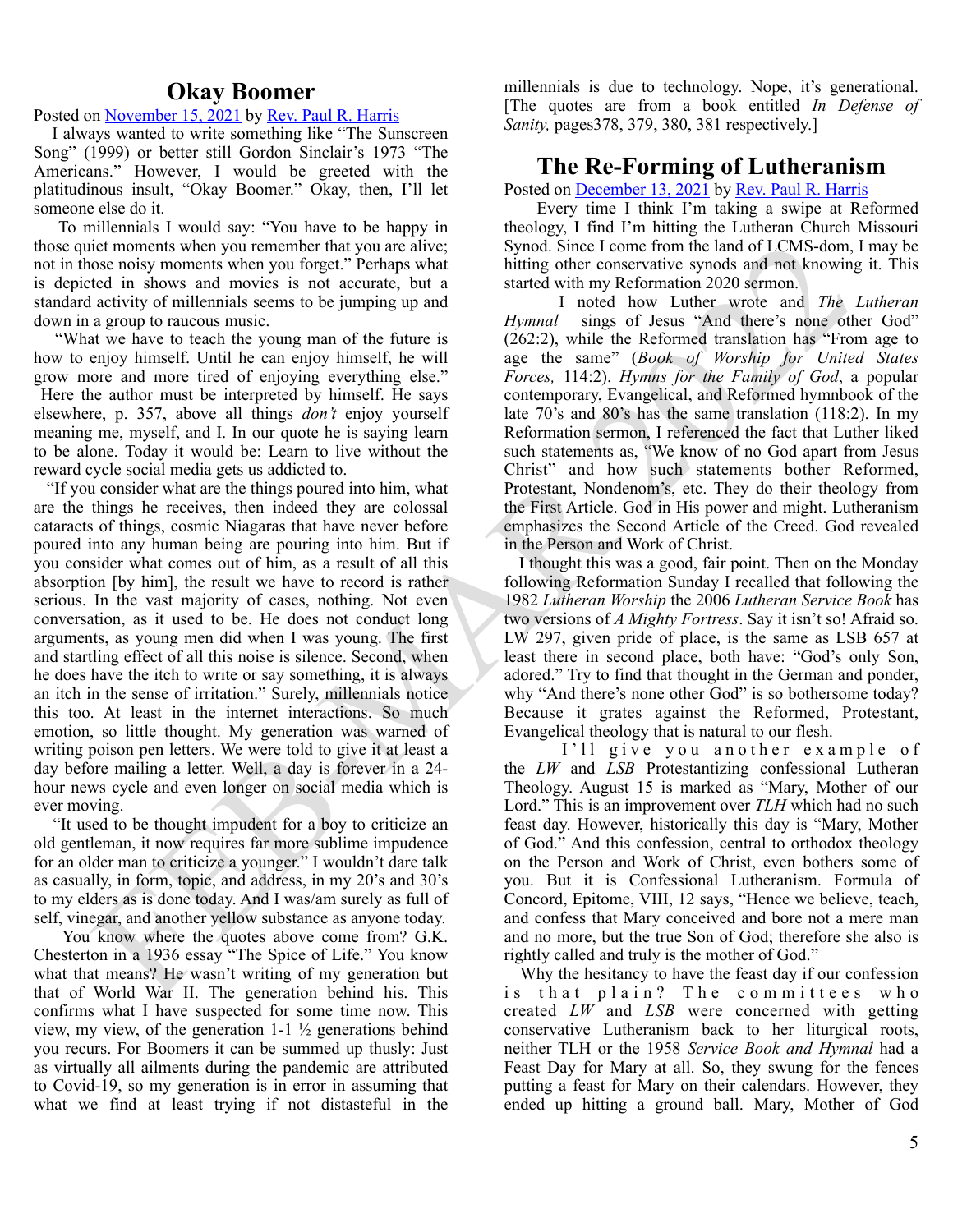confesses the radical truth of Scripture that Jesus, True God was born of the Virgin Mary. Mary, Mother of our Lord, does not.

 I'll give you another example where *TLH* Protestantized. Hymn 167 is *O Darkest Woe*. Verse two is, "O sorrow dread! God's Son is dead!" All Protestants, Calvinists, Baptists, Pentecostals, and Heinz 57 Nondenom's can and do confess this. But remember as Luther said, If God's Blood is not shed on the cross it can't redeem one person let alone the whole world, but because it is the Blood of God one drop is sufficient to redeem the world. The precursor to *TLH* is the *Evangelical Lutheran Hymn-Book*. There the line is, "O sorrow dread, Our God is dead!" If Google translator is right (Yes, I'm ashamed to admit that's all I have.), it's "God's self is dead." The difference between God's Son and our God being dead on the cross is the difference between beef soup and beefsteak.

 What is published in hymnals and catechisms de facto is the actual confession of a church. What's in yours?

### **Theology is Everywhere – Crucifixes and More**

*(This came up in a December 2021 Bible Class. I couldn't remember where I had addressed this before. It was in a December 2009 blog. However, I don't address here the Russian Orthodox cross with the second titled crossbeam. I have one in my office from my Russian Orthodox greatgrandmother. It's pointed up to signify the thief on the cross, on the right who was saved, and points down on the leftside for the impenitent thief who wasn't. PRH)*

 A hospital is not a strange place to find theology. Where men are suffering and dying is a good place to find theology. What is remarkable to me is that the theology of the theologians is expressed so clearly.

and the theoretical interest is the main of the same of the same in the same of the same of the same of the same of the same of the same of the same of the same of the same of the same of the same of the same of the same I was at a hospital owned and operated by the 7th Day Adventists. I didn't know this when I went in. I saw on the surgery floor a nurse's computer displaying a page "Bread of Life Café." I thought this strange, but reasoned it might be a personal site. When I walked into the waiting room there was Christian art, so I knew this was no ordinary hospital. Then the hospital chaplain came up to me and the whole cat came out of the bag. After talking to him, I further explored the art and literature. It was all about natural healing, wholistic living, the mind body connection. This is as it should be at a 7th Day Adventist hospital.

 In a local Catholic hospital I noticed how every pre and post surgery room has what sometimes is called a Christus Victor crucifix. This is a cross with the corpus on it, but the corpus is attached only at the back and the arms are upraised in triumph. This is Christ the victor over our sins, Death, and the power of the Devil. Not a bad image to go into or come out of surgery with. (This is to be distinguished from the Jansenist crucifix which has the arms of Christ pointing straight up because as a Catholic influenced by Calvinism Bishop Jansen (1585-1638) didn't see an open-armed Savior welcoming all.)

 In some ICU rooms of that same Catholic hospital it's different. Before the patient's eyes, on the wall directly opposite him, is the crucifix. No Christus Victor here to confront the suffering perhaps dying man. No, here is Jesus crucified for sins and sinners. Here is Jesus suffering for your sins, ergo, your suffering can't be for those sins. Here is Jesus abandoned by His Father who chose you over Him. Here is Jesus at one with the suffer.

 What do we find at Lutheran hospitals? It's been years since I've been in one, so I don't know. I do know what is found in many Lutheran Churches. More bare crosses than crucifixes. Walther in 1885 said the crucifix was on the altars of our churches, and while a person was free to have one or not, we would not permit it to be called a sin to have one (*The Proper Distinction Between Law and Gospel*, 167).

 It's amazing how bare cross have replaced crucifixes in our churches. This is the influence of Protestantism which is funny because they started out not even liking bare crosses. Their objection to crucifixes is usually because it's an image or because it's focusing on the wrong point. I can't remember where I read this story, but a woman accosts another woman for wearing a crucifix saying, "Would you wear around your neck the bullet that killed your son?" To which the other woman replied, "I sure would if he rose from the dead."

 This is good theology for a church that claims to preach Christ and Him crucified (not risen)  $(I \nCor. 2:2)$  and proclaims His death (not life) as often as we eat His Body and drink His Blood ( $\underline{I Cor. 11}$ :26). We focus and embrace His death that His life might be manifested in us.

 Theology is everywhere, but on our altars, in our churches, and in our liturgy it ought to at least be as clear as it is in the hospitals of 7th Day Adventists and Roman Catholics.

### **Halfway to Concord**

Posted on January 11, 2022 by Rev. Paul R. Harris

 Concord is a Lutheran word. We have the Book of Concord of 1580 and the Formula of Concord of 1577, and yet we never seem more than halfway there. Despite having a *formula* for it and *book* of it. Something is askew here.

 Having left the soft middle of Confessional Lutheranism in the United States (the LCMS), I have talked enough to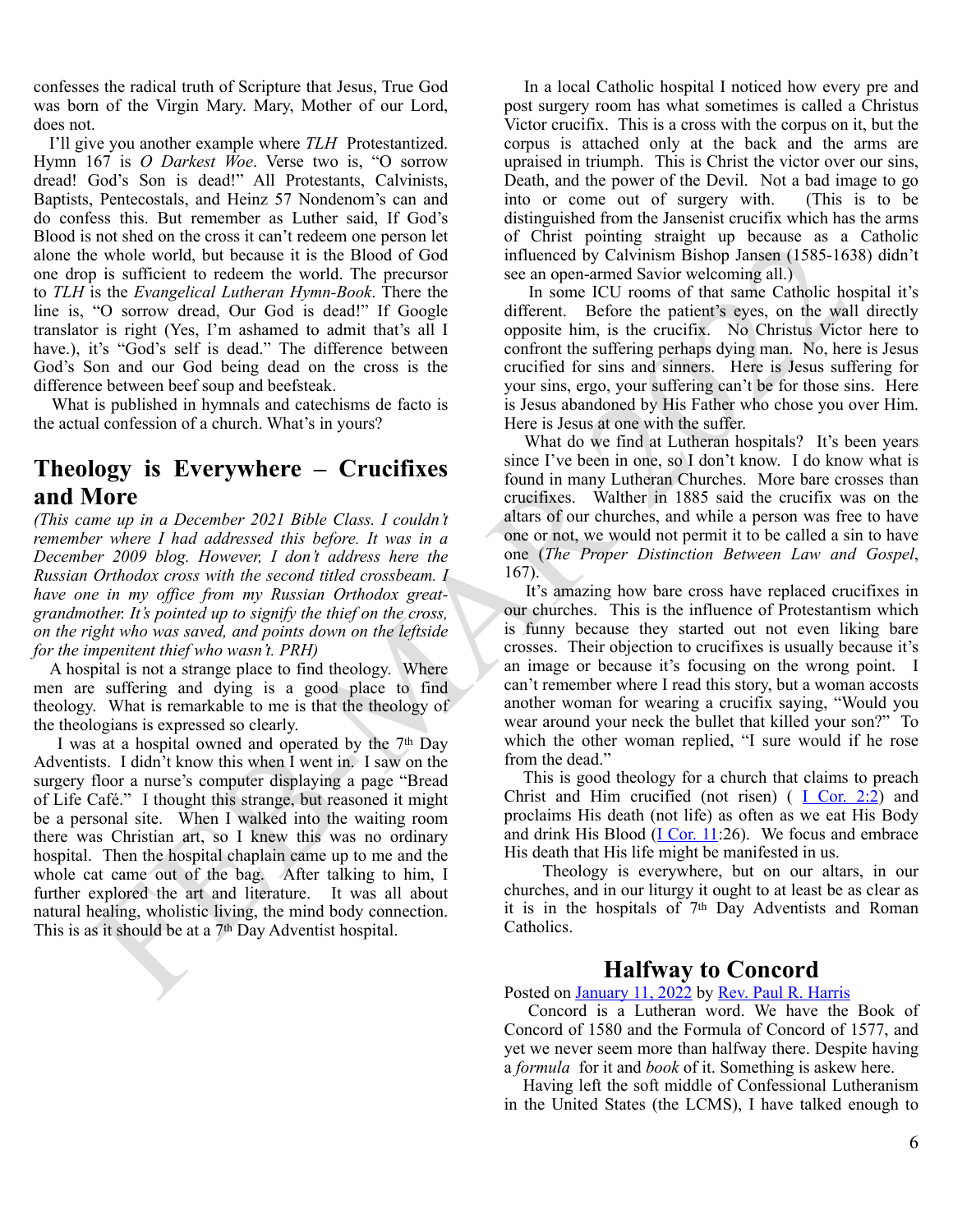others outside that comfortable, pliable, broad-church middle to know the divisive issues coalesce around Church and Ministry, the Lord's Supper, Worship, and the Order of Creation. And outside the mushy walls of LCMS has something of the flavor of the Wild West. Everyone is armed and ready to draw on any and every point of doctrine. One pastor, outside the LCMS for some years, says that he feels the pull back to the accepting, broad-church, soft middle of the road Missouri because no two pastors can agree on anything. Apparently, we've lost the formula and can't find the book that concord is in.

 With all of the confessional synods essentially punting on these issues, fellowship is determined not by agreement but by law. You know whom you're in fellowship with by the letters following your name. Even if you know someone believes, teaches, or confesses differently than you do, you are in fellowship with them based on those letters. Conversely, you're not in fellowship with anyone not having those letters even if you do believe, teach, and confess the same things.

 This fellowship by law rather than by actual confession is why many of us left, and it won't change; it can't change. Because though made by man, the system of fellowship by letters is confessed by all the guilty parties involved to be divine. It is always a problem when you identify a teaching of men as a precept of God. Who wants to be found fighting against God? Not me. Pass the synodical Kool-Aid, I need another hit.

 I've talked to some who say we need a 21st century Formula of Concord. The Sainted Herman Otten said that back when it was still the 20th century. I suspect it will be said even if we get to Zager and Evans fabled year. (Look it up.) I too use to be of this mind. Then I remembered the 1932 Brief Statement. You think it's called 'Brief' for it's brevity of expression. Nope, it's named that because of how briefly it impacted Missouri's slip-sliding away.

 So, methinks if we're ever going to get more than halfway to concord we have to go back to those who wrote the formula and the book. These men were the Concordists. They didn't take the so-called Gnesio-Lutheran position, which were usually more right than wrong, and they certainly didn't take the Philippists' (followers of Philip Melanchthon's errors) positions which were almost all totally wrong, they took a position which rejected the errors on both sides and tempered the extremes on the Genuine Lutheran side.

or not not a small of the particle in the passion is the control of the small of the confession is the threshold by particle in the particle in the confession is the threshold by the particle in the confession is the form They didn't do what FDR (Look it up.) did. He would ask two different staffers to write two different positions on a policy and then have a third write one paper using both. The Concordists were firm and clear where Scripture was and put the kibosh on debate that wasn't helpful (See Paul Raabe's article, "'Daddy, Will Animals Be in Heaven?': The Future New Earth" ([https://www.csl.edu/wp-content/](https://www.csl.edu/wp-content/uploads/2022/01/DaddyWillAnimalsBeInHeaven.pdf) [uploads/2022/01/DaddyWillAnimalsBeInHeaven.pdf](https://www.csl.edu/wp-content/uploads/2022/01/DaddyWillAnimalsBeInHeaven.pdf)). Concordists are big-brained, theological, pastoral, and wise. There are few in any generation. Confessional Lutheranism needs one now.

 "Halfway to Concord" is where Confessional Lutherans have been mired for perhaps 100 years, but the expression originated with Ben Franklin. He coined it as a term for drunkenness. (Offerman, Nick, *Gumption*, 29-30). And I feel the room rolling as I hear or read of another Philippists position being adopted (We practice neither open nor closed Communion.), or another Gnesio-Lutheran position being championed (You must use only one cup).

 Luther said that we tended to be like drunken peasants. When put on the horse from one side, we fall off on the other. I've been halfway to concord long enough. I refuse to believe the heirs of those who wrote the formula *of* and the book *on* concord can't get back on the horse that threw us.

Trinity Lutheran Church 1207 West 45th Street, Austin, TX 78756 512.453.3835 www.trinityaustin.com Trinity Te Deum is published bi-monthly. **Deadline for all articles is the 15th of the odd months.** All articles must be approved by Rev. Paul R. Harris. Articles with no author are written by him.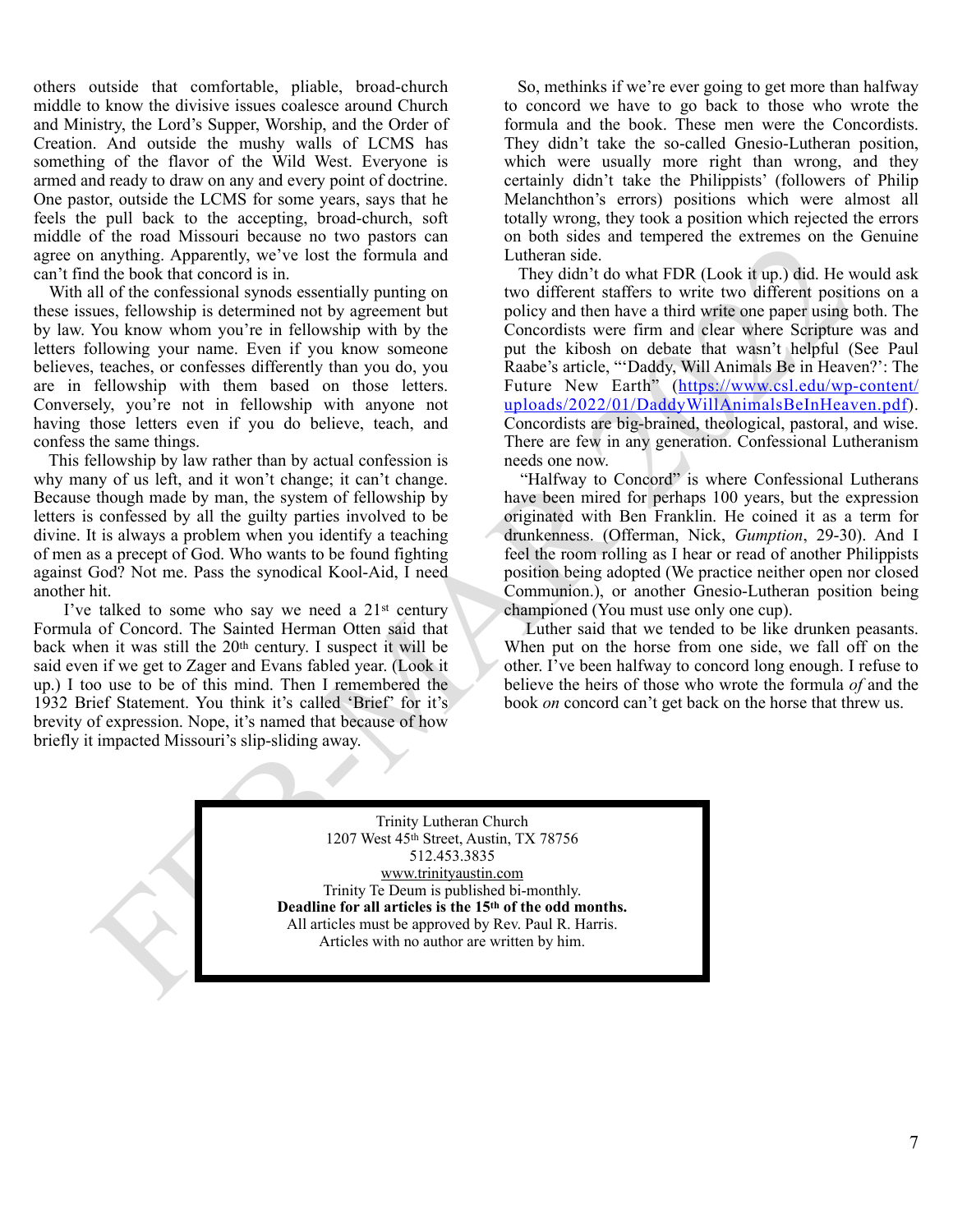### **FEBRUARY 2022**

| <b>SUNDAY</b>                                             | <b>MONDAY</b>                                           | <b>TUESDAY</b>             | <b>WEDNESDAY</b>                                              | <b>THURSDAY</b> | <b>FRIDAY</b>           | <b>SATURDAY</b>                                                     |  |  |
|-----------------------------------------------------------|---------------------------------------------------------|----------------------------|---------------------------------------------------------------|-----------------|-------------------------|---------------------------------------------------------------------|--|--|
|                                                           |                                                         | 1                          | $\overline{2}$<br><b>DANIEL BIBLE</b><br><b>STUDY 7:15 PM</b> | $\mathbf{3}$    | $\overline{\mathbf{4}}$ | 5 <sup>5</sup><br><b>CHURCH WORK</b><br><b>DAY</b><br>$8:00 - NOOD$ |  |  |
| 6<br><b>ADULT CLASS</b><br>12:15 PM                       | $\overline{7}$<br>JR.<br><b>CONFIRMATION</b><br>5:30 PM | 8                          | 9<br><b>HEBREWS</b><br><b>BIBLE STUDY</b><br>7:15 PM          | 10              | 11                      | 12                                                                  |  |  |
| 13                                                        | 14<br>JR.<br><b>CONFIRMATION</b><br>5:30 PM             | 15                         | 16<br><b>HEBREWS</b><br><b>BIBLE STUDY</b><br>7:15 PM         | 17              | 18                      | 19                                                                  |  |  |
| 20<br><b>AUSTIN</b><br><b>MARATHON</b>                    | 21<br>JR.<br><b>CONFIRMATION</b><br>5:30 PM             | 22                         | 23<br><b>HEBREWS</b><br><b>BIBLE STUDY</b><br>7:15 PM         | 24              | 25                      | 26                                                                  |  |  |
| 27<br><b>HAPPY HOUR</b><br>12:30<br><b>DINNER</b><br>2:30 | 28<br>JR.<br><b>CONFIRMATION</b><br>5:30 PM             |                            |                                                               |                 |                         |                                                                     |  |  |
|                                                           | <b>MARCH 2022</b>                                       |                            |                                                               |                 |                         |                                                                     |  |  |
| <b>SUNDAY</b>                                             | <b>MONDAY</b>                                           | <b>TUESDAY</b>             | <b>WEDNESDAY</b>                                              | <b>THURSDAY</b> | <b>FRIDAY</b>           | <b>SATURDAY</b>                                                     |  |  |
|                                                           |                                                         | <b>ELDERS</b><br>6:30      | $\mathbf{2}$<br><b>IMPOSITION OF</b><br><b>ASHES 7:30 PM</b>  | 3               | $\overline{\mathbf{4}}$ | 5 <sub>5</sub>                                                      |  |  |
| 6<br><b>PRAYER FOR</b><br><b>LIFE SERVICE</b><br>1:30 PM  | $\overline{7}$                                          | 8<br><b>VOTERS</b><br>7:00 | 9<br><b>LENTEN VESPERS</b><br>7:30 PM                         | 10              | 11                      | 12                                                                  |  |  |
| 13<br><b>MCKINNEY</b>                                     | 14                                                      | 15                         | 16                                                            | 17              | 18                      | 19                                                                  |  |  |

# **MARCH 2022**

| <b>SUNDAY</b>                                            | <b>MONDAY</b> | <b>TUESDAY</b>             | WEDNESDAY                                                    | <b>THURSDAY</b> | <b>FRIDAY</b> | <b>SATURDAY</b> |
|----------------------------------------------------------|---------------|----------------------------|--------------------------------------------------------------|-----------------|---------------|-----------------|
|                                                          |               | <b>ELDERS</b><br>6:30      | $\mathbf{2}$<br><b>IMPOSITION OF</b><br><b>ASHES 7:30 PM</b> | 3               | 4             | 5               |
| 6<br><b>PRAYER FOR</b><br><b>LIFE SERVICE</b><br>1:30 PM |               | 8<br><b>VOTERS</b><br>7:00 | 9<br><b>LENTEN VESPERS</b><br>7:30 PM                        | 10              | 11            | 12              |
| 13<br><b>MCKINNEY</b><br><b>FALLS</b><br><b>CAMPOUT</b>  | 14            | 15                         | 16<br><b>LENTEN VESPERS</b><br>7:30 PM                       | 17              | 18            | 19              |